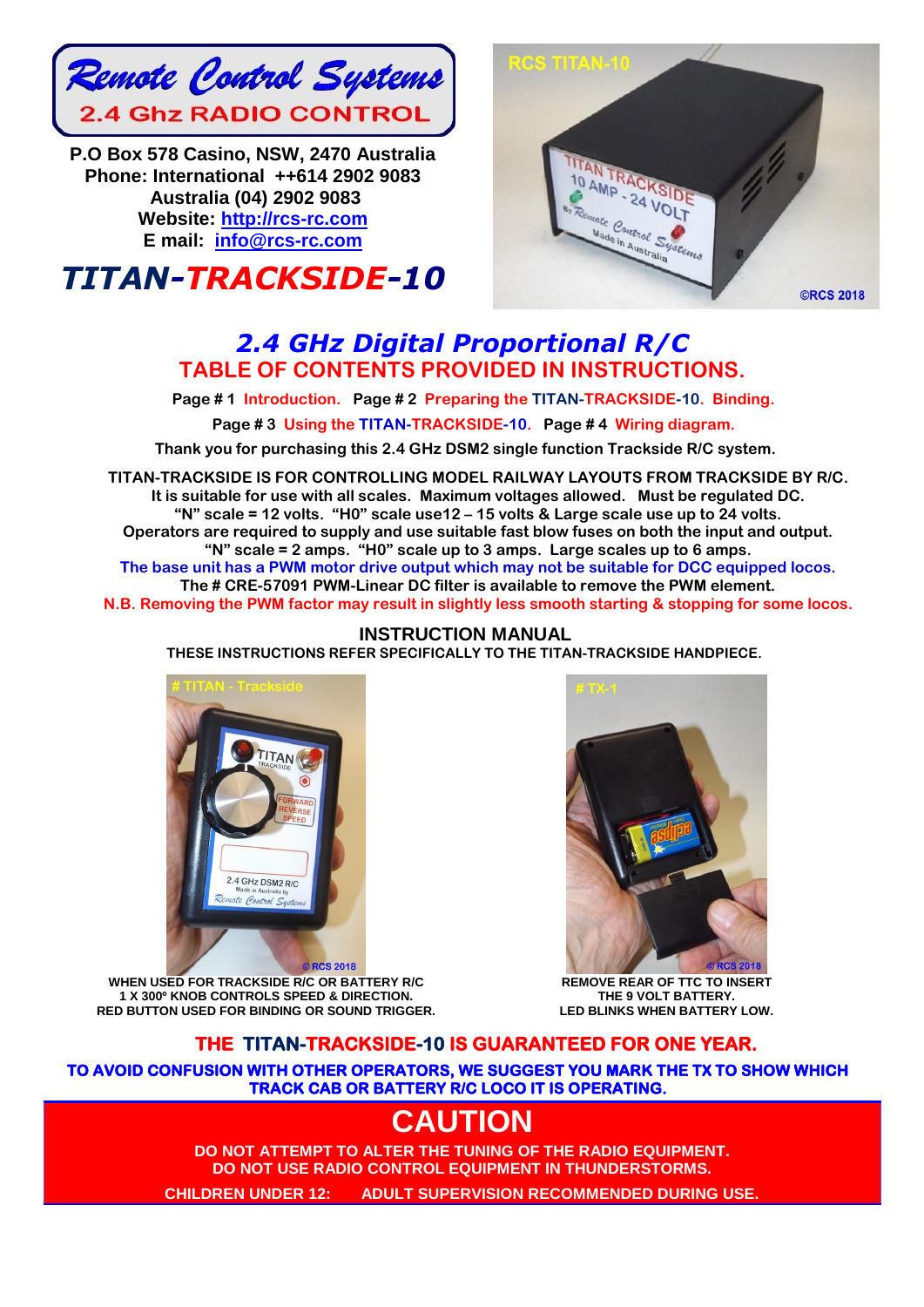# **PREPARING THE** *# TITAN-TRACKSIDE-10.*

### **THESE INSTRUCTIONS REFER TO THE RCS TITAN-TRACKSIDE-10 2.4 GHz 5 CHANNEL R/C. LAYOUT OF THE TITAN TRACKSIDE TRANSMITTER HAND PIECE.**

Top left is the ON – OFF switch with LED. Top right is the Bind/Ch # 5 pushbutton. Only one channel is required for both speed and direction.

## **1. "BINDING".**

The 1st procedure is to "BIND" the receiver (RX) to the Transmitter (TX). Only necessary if not already bound. Test this by turning the Rx on first. The bind LED will flash once every 2 seconds. Then turn the TT ON. Within a couple of seconds, the bind LED will go solid ON indicating the TX & RX are bound. If the bind LED continues to flash slowly, binding will be necessary. "BINDING" is accomplished by following a few simple steps below.

#### **AUTOMATIC BINDING.**

**1.1** Turn the **TITAN-TRACKSIDE-10** power supply ON. The RX in the case will blink slowly, once every 2 seconds. The very tiny red LED on the ESC in the base unit will also blink **very** rapidly during the binding process.

The green light on the case is a repeater of the Rx LED.

**1.2** After 20 seconds Red Rx LED inside the case will start blinking rapidly and is ready to be bound.



**1.3** Press **and hold** the top right pushbutton on the handpiece marked with a hexagonal symbol. You may need to keep TX & RX about 1 x metre apart for binding to take place.

**1.4** Then simultaneously press **and hold** the ON – OFF button **ON**. Hold both buttons until the RX bind LED stops blinking fast & starts blinking slowly. Let both TX buttons go. The TX button will also blink slowly & then go solid ON. **1.5** The LED on the Rx in the case will blink more slowly & then go solid ON when "BINDING" is complete. The two tiny LED's on the ESC will now blink alternately for 2 seconds. See section # 3 on next page.

**Most important. During regular use, always turn the TT on before the Base Unit. If you turn the Base Unit ON before the TX, it will always enter binding mode after 20 seconds if the TX is not turned ON within that time. If that happens simply bind again.** 

## **2. PREPARING FOR USE WITH A TRACKSIDE LAYOUT.**

### **NEVER PLACE MULTIPLE RX BASE UNITS SIDE BY SIDE. KEEP 1 X METRE APART.**

Make sure the 12 – 24-volt DC supply is OFF.

Connect the 12 – 24 volt to the input terminals. There are 10 amp fast blow fuse. Fitted. Spares included. Connect the layout wiring to the OUTPUT to TRACK terminals. These are also fused with a 10 amp fast blow fuse. If you need to, reverse the track connection to suit direction of control.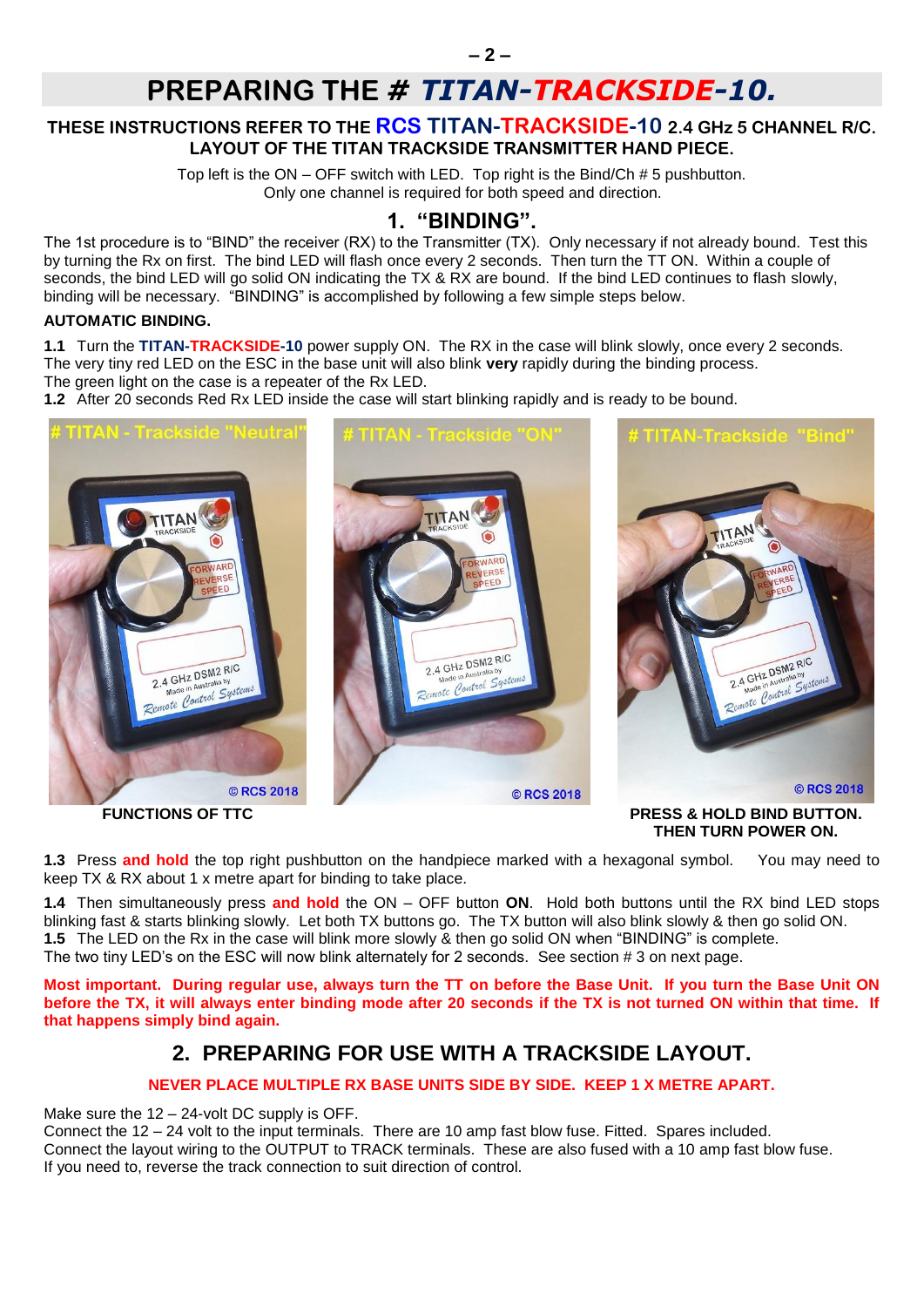## **3. USING TITAN-TRACKSIDE-10 R/C &TTC WITH A TRACKSIDE LAYOUT.**

Make sure TT handpiece knob is in the middle position first. Only then switch the TT ON. **MOST IMPORTANT!!** Then turn ON the layout DC power supply.

**FIRST TIME USE.** Remove the 4 x case screws to access inside the base unit. See pic below.

The two tiny LEDs on the actual speed control unit will alternately blink rapidly. Within 2 seconds of them starting to blink rapidly press the SET UP button in the middle of the case through the clear plastic cover. Use an insulated rod. This accurately sets the actual centre OFF position of the speed controller to match the détente on the TX handpiece. If you were not fast enough, leave the TT ON & turn the base unit OFF and then ON again. As soon as the TT and base unit link together the Speed Control part will start flashing alternately. Then press that button within 2 x seconds.



Then twist the Knob once in each direction to the end of travel and return to neutral. This sets the default direction & maximum speed in each direction. If the track has the wrong polarity, repeat the procedure but start twisting the knob the opposite way first. This only needs to be done once, unless changing the TX handpieces. Replace the case cover and the 4 x screws.

**GENERAL USE.** After turning the power supply ON, always wait five seconds before attempting to drive the loco(s). To speed up, slowly turn the CAB "A" knob CW. The loco(s) on the track will move off in one direction. To slow the loco, turn the big knob CCW. All the way CCW back to neutral will bring the loco to a stop. Once the loco(s) have **completely** stopped, and with the knob in the middle, turn the knob CCW to speed up in the opposite direction. Turn the knob CW to slow the loco. All the way CW back to neutral will bring the loco to a stop.



Please observe correct polarity of the voltage IN terminals. Make sure the Rx antenna wire is vertical for best range.